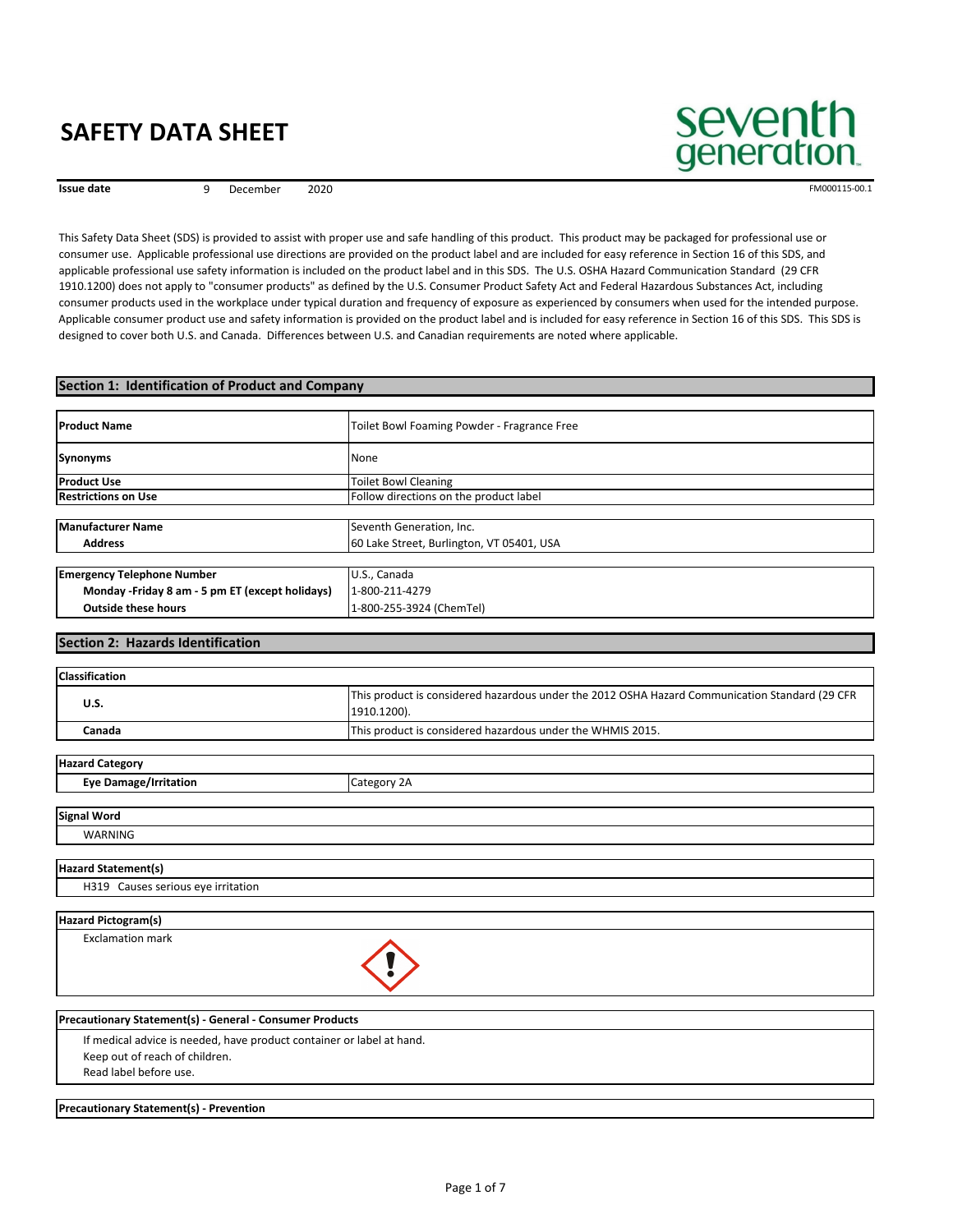

Wash hands thoroughly after handling.

Wear eye protection.

#### **Precautionary Statement(s) ‐ Response**

 If in eyes: Rinse cautiously with water for several minutes. Remove contact lenses, if present and easy to do. Continue rinsing. If eye irritation persists: Get medical advice/attention.

#### **Precautionary Statement(s) ‐ Storage**

None

#### **Precautionary Statement(s) ‐ Disposal**

None

## **Hazards not otherwise identified**

None known

#### **Percent ingredients with unknown acute toxicity**

0% of the product consists of ingredients of unknown acute oral toxicity. Refer to Section 11.

## **Section 3: Composition, Information on Ingredients**

 Regardless of hazard classification, Seventh Generation discloses all intentionally added ingredients and, if applicable incidental ingredients ≥1% on the consumer product label.

| Ingredient            | <b>Function</b>   | <b>CAS Number</b> | Concentration <sup>1</sup> |
|-----------------------|-------------------|-------------------|----------------------------|
| citric acid           | pH adjuster       | 77-92-9           | 30% - 100%                 |
| sodium bicarbonate    | buffering agent   | 144-55-8          | 10% - 30%                  |
| sodium carbonate      | builder           | 497-19-8          | 10% - 30%                  |
| fumaric acid          | pH adjuster       | 110-17-8          | $3\% - 10\%$               |
| gluconolactone        | chelating agent   | $90 - 80 - 2$     | $3\% - 10\%$               |
| sodium lauryl sulfate | surfactant        | 68585-47-7        | $< 1\%$                    |
| stearic acid          | cleaning enhancer | $57-11-4$         | $< 1\%$                    |

 $1$  Where ranges are shown, the exact concentration has been withheld as a trade secret.

## **Section 4: First Aid Measures**

| <b>Eve Contact</b>                  | Promptly flush with large amounts of water for at least 15 minutes. Contact a physician if redness or<br>irritation persists.      |  |
|-------------------------------------|------------------------------------------------------------------------------------------------------------------------------------|--|
| <b>Skin Contact</b>                 | Rinse thoroughly with water. Call a physician if irritation or rash develops or persists.                                          |  |
| Ingestion                           | Do not induce vomiting. Rinse out mouth and drink one glass of water immediately. Contact a poison<br>control center or physician. |  |
| Inhalation                          | If irritation occurs, remove to fresh air. If breathing is affected, call a physician.                                             |  |
| <b>Notes to Physician</b>           | Treat symptomatically.                                                                                                             |  |
| Most important symptoms and effects | Acute exposure may result in eye irritation. Symptoms of acute exposure may include the following:<br>redness and pain.            |  |

## **Section 5: Fire Fighting Measures**

| Suitable Extinguishing Media                       | As appropriate for surrounding fire. Use water, dry chemical, carbon dioxide or foam. |
|----------------------------------------------------|---------------------------------------------------------------------------------------|
| <b>Unsuitable Extinguishing Media</b>              | Not available.                                                                        |
| Specific Hazards arising from the chemical mixture | Not available.                                                                        |
| <b>Hazardous Combustion Products</b>               | Not available.                                                                        |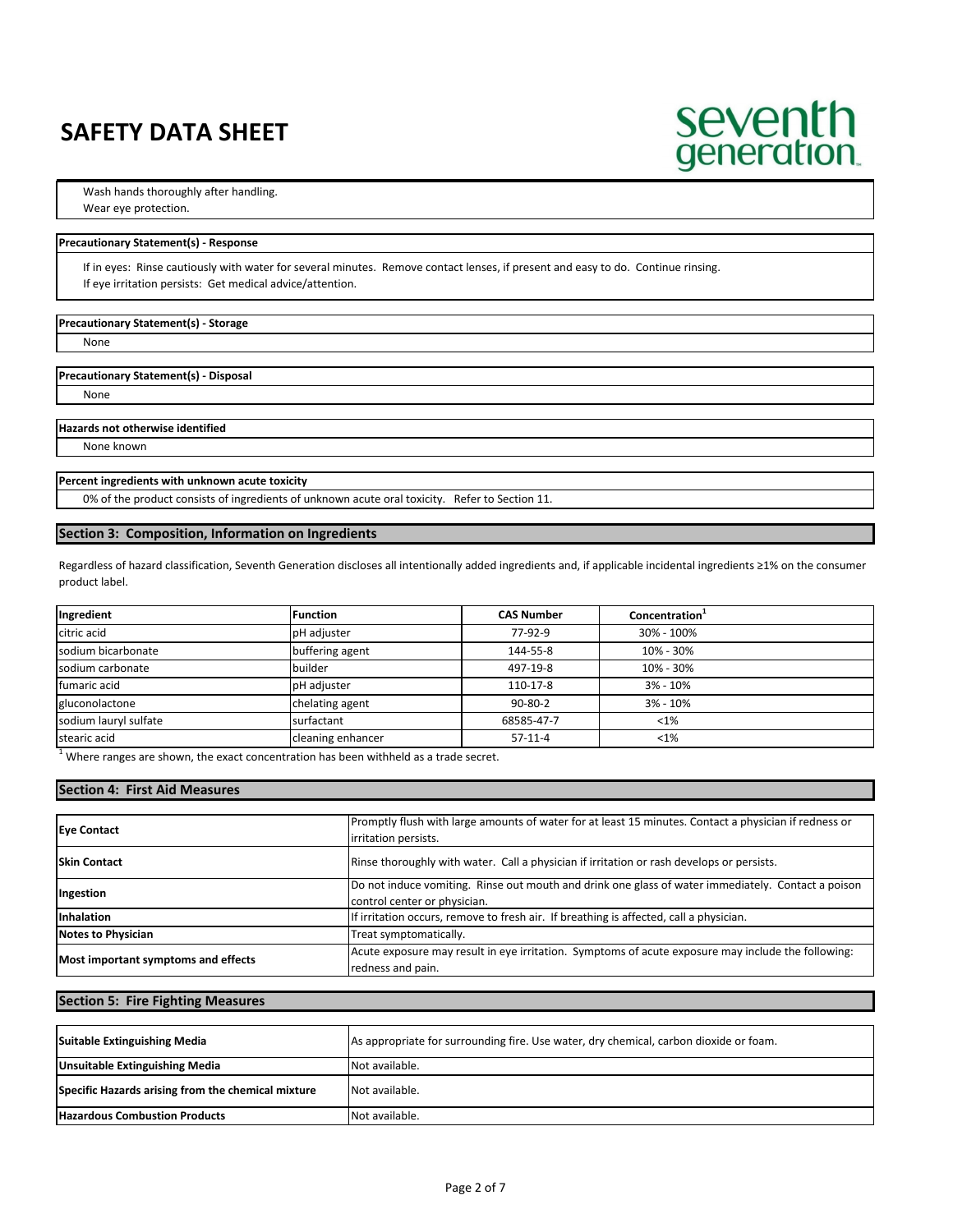## seventh<br>generation.

Fire fighters should wear full protective clothing and self contained breathing apparatus as for<br>Protective Equipment and Precautions for Firefighters surrounding fire.

## **Section 6: Accidental Release Measures**

| <b>Personal Precautions</b>             |                                                                                                                                                                                                                                                                                                                                                 |  |
|-----------------------------------------|-------------------------------------------------------------------------------------------------------------------------------------------------------------------------------------------------------------------------------------------------------------------------------------------------------------------------------------------------|--|
| <b>Industrial Setting</b>               | Wear appropriate personal protective equipment (refer to Section 8).                                                                                                                                                                                                                                                                            |  |
| <b>Environmental Precautions</b>        | Avoid entry into lakes, streams, ponds or public waterways.                                                                                                                                                                                                                                                                                     |  |
| Methods for Containment and Cleaning Up |                                                                                                                                                                                                                                                                                                                                                 |  |
| <b>Industrial Setting</b>               | Before attempting clean up, refer to hazard data given. Material may be slippery if spilled and wet.<br>Prevent spill from entering a waterway. Stop spill at source and contain material. Transfer powder to<br>container for recovery or disposal. Dispose liquid in accordance with all applicable local, state, and<br>federal regulations. |  |
| <b>Household Setting</b>                | Small spills and leaks may be cleaned up and disposed of in normal household trash.                                                                                                                                                                                                                                                             |  |

## **Section 7: Handling and Storage**

| <b>Safe Handling</b>             |                                                                                                                                        |  |
|----------------------------------|----------------------------------------------------------------------------------------------------------------------------------------|--|
| <b>Industrial Setting</b>        | Wear appropriate personal protective equipment when handling powder or dust (refer to section 8).                                      |  |
| <b>Household Setting</b>         | Use as directed on product label.                                                                                                      |  |
| <b>Safe Storage</b>              | KEEP OUT OF REACH OF CHILDREN AND PETS.<br>Store in original container in a cool, dry place and keep container closed when not in use. |  |
| <b>Storage Incompatibilities</b> | Store away from acids.                                                                                                                 |  |

### **Section 8: Exposure Controls, Personal Protection**

| <b>Exposure Limits</b>              | Occupational exposure limits                                             |                                                                                           |
|-------------------------------------|--------------------------------------------------------------------------|-------------------------------------------------------------------------------------------|
| <b>Component Information:</b>       |                                                                          |                                                                                           |
| stearic acid                        | $57-11-4$                                                                | <b>ACGIH</b><br>- TLV-TWA - 10 mg/m3 TWA<br>BC, MB, NL, NS, PE<br>- OEL - 2 mg/m3 Ceiling |
|                                     |                                                                          |                                                                                           |
| <b>Engineering Controls</b>         | General ventilation.                                                     |                                                                                           |
| Personal Protective Equipment (PPE) |                                                                          |                                                                                           |
| <b>Industrial Setting</b>           |                                                                          |                                                                                           |
| <b>Respiratory Protection</b>       | None required under normal conditions. General ventilation required.     |                                                                                           |
| <b>Eye Protection</b>               | Goggles or other protective eye wear may be worn for protection.         |                                                                                           |
| <b>Skin Protection</b>              | Gloves may be worn for protection.                                       |                                                                                           |
| <b>Hygiene Measures</b>             | Handle in accordance with good industrial hygiene and safety practice.   |                                                                                           |
| <b>Household Setting</b>            | No special precautions necessary as long as product is used as directed. |                                                                                           |

#### **Section 9: Physical and Chemical Properties**

| <b>Physical State</b> | Solid (powder).                                 |  |
|-----------------------|-------------------------------------------------|--|
| Color                 | White to off-white                              |  |
| Clarity               | Solid                                           |  |
| <b>Odor</b>           | Unfragranced. Characteristic of the ingredients |  |
| <b>Odor Threshold</b> | Not available.                                  |  |
|                       |                                                 |  |
| pH (aqueous dilution) | $4 - 6(10%)$                                    |  |
| <b>Melting Point</b>  | Not available.                                  |  |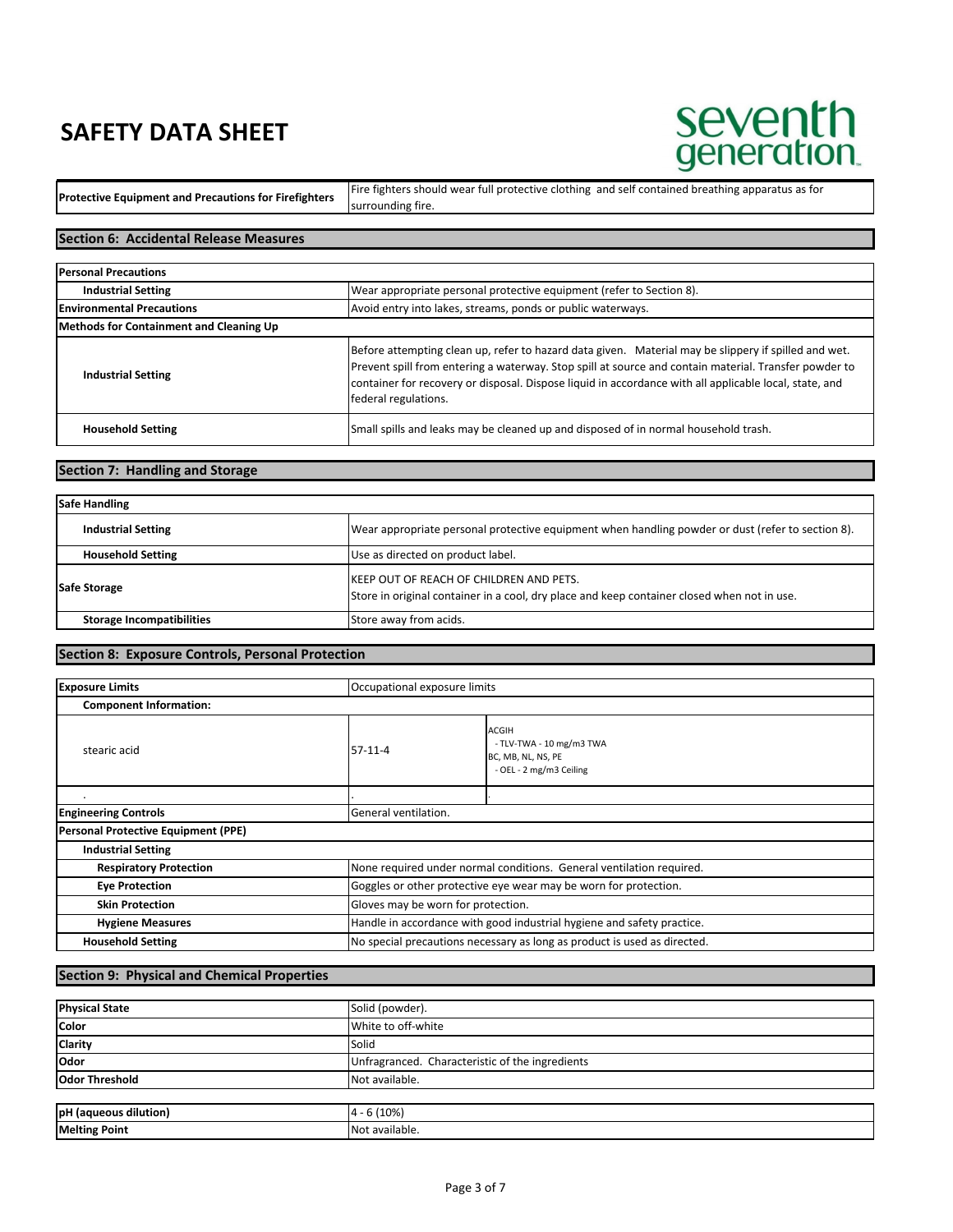# seventh<br>generation.

| Flammability                     | Not flammable.  |
|----------------------------------|-----------------|
| Upper Explosive Limit (UEL)      | Not applicable. |
| Lower Explosive Limit (LEL)      | Not applicable. |
| Vapor Pressure (mmHg)            | Not available.  |
| Vapor Density (Air = 1)          | Not available.  |
| Solubility in Water              | Soluble         |
| <b>Auto-Ignition Temperature</b> | Not available.  |
| <b>Decomposition Temperature</b> | Not available.  |
| <b>Bulk Density</b>              | Not available.  |
| VOC (weight %)                   | Not available.  |

## **Section 10: Stability and Reactivity**

| <b>Reactivity</b>                         | Not available.                                                                                                                               |  |
|-------------------------------------------|----------------------------------------------------------------------------------------------------------------------------------------------|--|
| <b>Chemical Stability</b>                 | Stable under normal conditions of use and storage.                                                                                           |  |
| <b>Possibility of Hazardous Reactions</b> | None known.                                                                                                                                  |  |
| <b>Conditions to Avoid</b>                | None known.                                                                                                                                  |  |
| <b>Incompatible Materials</b>             |                                                                                                                                              |  |
| <b>Industrial Setting</b>                 | Strong oxidizers or reducing agents, strong acids or strong bases.                                                                           |  |
| <b>Household Setting</b>                  | In general, cleaning products should not be mixed with other household chemicals, unless specifically<br>provided for in the use directions. |  |
| <b>Hazardous Decomposition Products</b>   | None known.                                                                                                                                  |  |

## **Section 11: Toxicological Information**

| <b>Potential Route(s) of Exposure</b>                   | Eyes. Skin. Ingestion. Inhalation.                                                                       |                                  |  |
|---------------------------------------------------------|----------------------------------------------------------------------------------------------------------|----------------------------------|--|
| <b>Effects of Acute Exposure</b>                        |                                                                                                          |                                  |  |
| <b>Oral Toxicity</b>                                    | LD50 >2000 mg/kg, calculated based on ingredients.                                                       |                                  |  |
| <b>Dermal Toxicity</b>                                  | Not classified. No known effects based on ingredients.                                                   |                                  |  |
| <b>Inhalation Toxicity</b>                              | Not classified. No known effects based on ingredients.                                                   |                                  |  |
| Component Information <sup>1</sup> :                    |                                                                                                          |                                  |  |
| citric acid                                             | 77-92-9                                                                                                  | LD50 acute oral (rat) 5400 mg/kg |  |
| sodium bicarbonate                                      | 144-55-8                                                                                                 | LD50 acute oral (rat) 4220 mg/kg |  |
| sodium carbonate                                        | 497-19-8                                                                                                 | LD50 acute oral (rat) 2800 mg/kg |  |
| fumaric acid                                            | 110-17-8                                                                                                 | LD50 acute oral (rat) 9300 mg/kg |  |
| gluconolactone                                          | $90 - 80 - 2$                                                                                            | LD50 acute oral (rat) 7930 mg/kg |  |
| sodium lauryl sulfate                                   | 68585-47-7                                                                                               | LD50 acute oral (rat) 1288 mg/kg |  |
| stearic acid                                            | $57 - 11 - 4$                                                                                            | LD50 acute oral (rat) 4600 mg/kg |  |
|                                                         |                                                                                                          |                                  |  |
| <b>Eye Contact</b>                                      | Moderate Irritant, based on ingredients.                                                                 |                                  |  |
| <b>Skin Contact</b>                                     | Not classifed for skin irritation, based on ingredients. Possible irritation from prolonged contact with |                                  |  |
|                                                         | the undiluted product.                                                                                   |                                  |  |
| <b>Skin Sensitization</b>                               | Not classified for skin sensitization, based on ingredients.                                             |                                  |  |
| <b>Respiratory Sensitization</b>                        | Not classified for respiratory sensitization, based on ingredients.                                      |                                  |  |
| Carcinogenicity                                         | Not classified - based on ingredients                                                                    |                                  |  |
| <b>NTP</b>                                              | No Ingredients Listed                                                                                    |                                  |  |
| <b>IARC</b>                                             | No Ingredients Listed                                                                                    |                                  |  |
| <b>OSHA</b>                                             | No Ingredients Listed                                                                                    |                                  |  |
| <b>Reproductive Effects</b>                             | Not classified - based on ingredients                                                                    |                                  |  |
| <b>Mutagenicity</b>                                     | Not classified - based on ingredients                                                                    |                                  |  |
| Specific Target Organ Toxicity - Single Exposure        | Not classified - based on ingredients                                                                    |                                  |  |
| <b>Specific Target Organ Toxicity - Repeat Exposure</b> | Not classified - based on ingredients                                                                    |                                  |  |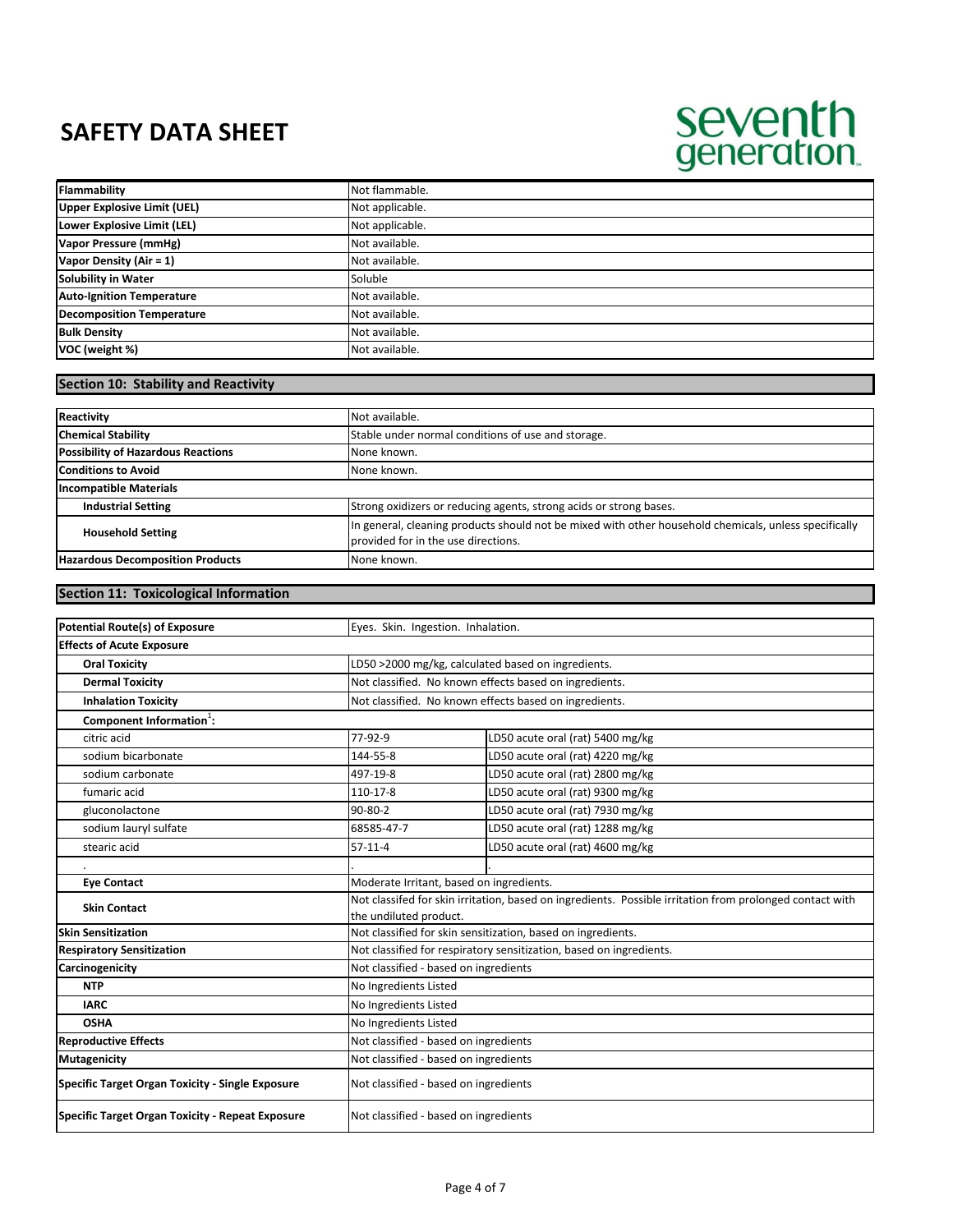## seventh<br>generation.

**Aspiration Toxicity Not classified** - based on ingredients

<sup>1</sup>LD50 acute oral toxicity (rat) – This is a value provided by the raw material supplier or scientific literature. It is not a value generated by Seventh Generation by testing using rats. Seventh Generation uses alternative, non‐animal based methods and scientific literature to determine the safety classification of our products and their ingredients.

## **Section 12: Ecological Information**

| <b>Ecotoxicity</b>                   | Not available.                                    |
|--------------------------------------|---------------------------------------------------|
| <b>Persistence and Degradability</b> | Not determined.                                   |
| <b>Bioaccumulative Potential</b>     | No known significant effects or critical hazards. |
| <b>Mobility in Soil</b>              | Not available.                                    |
| <b>Environmental Fate</b>            | No adverse effects expected.                      |

## **Section 13: Disposal Considerations**

| <b>Product Waste</b>                    | Any disposal must be in compliance with applicable local, state, provincial and federal laws and<br>regulations.                                                                                                                                                                                                                               |
|-----------------------------------------|------------------------------------------------------------------------------------------------------------------------------------------------------------------------------------------------------------------------------------------------------------------------------------------------------------------------------------------------|
| <b>Industrial Setting</b>               | When disposed as waste in its original form, this product is not considered hazardous waste under<br>Federal regulations, however regulations may vary by state or province and may designate it as<br>hazardous waste. Check with your local waste and waste water authorities. We are aware of the<br>following state waste classifications: |
| <b>California Hazardous Waste Code</b>  | 561                                                                                                                                                                                                                                                                                                                                            |
| <b>Connecticut Hazardous Waste Code</b> | CT05                                                                                                                                                                                                                                                                                                                                           |
| <b>Washington Hazardous Waste Code</b>  | <b>WT02</b>                                                                                                                                                                                                                                                                                                                                    |
| <b>Household Setting</b>                | Product residues in the container may be discarded in trash.                                                                                                                                                                                                                                                                                   |
| <b>Empty Packaging</b>                  | Empty &<br>Replace Lid<br>Offer empty container for recycling. If recycling<br>is not available, discard in trash.<br><b>META</b><br><b>CANIST</b>                                                                                                                                                                                             |

## **Section 14: Transport Information**

| <b>U.S. DOT</b>                  | Not regulated.                                                                                                                                                               |
|----------------------------------|------------------------------------------------------------------------------------------------------------------------------------------------------------------------------|
| <b>U.S. States</b>               | See U.S. DOT for finished product classification for transport.                                                                                                              |
| Waste                            | Regulated in some states if the product is disposed of in its original form as waste by commercial<br>users/handlers. Refer to Section 13. for applicable state waste codes. |
| Canadian TDG (Surface Transport) | Not regulated.                                                                                                                                                               |
| <b>IMDG (Marine Transport)</b>   | Not regulated.                                                                                                                                                               |
| <b>IATA (Air Transport)</b>      | Not regulated.                                                                                                                                                               |

### **Section 15: Regulatory Information**

| lu.s.                                        |                                                                                                        |
|----------------------------------------------|--------------------------------------------------------------------------------------------------------|
| <b>Toxic Substances Control Act (TSCA)</b>   | This product complies with the inventory requirements of the U.S. Toxic Substances Control Act (TSCA). |
| California Prop 65                           | This product is not subject to the labeling requirements of California's Proposition 65.               |
| <b>California Air Resources Board (CARB)</b> | Meets applicable California Air Resource Board requirements for consumer products.                     |
| Canada                                       |                                                                                                        |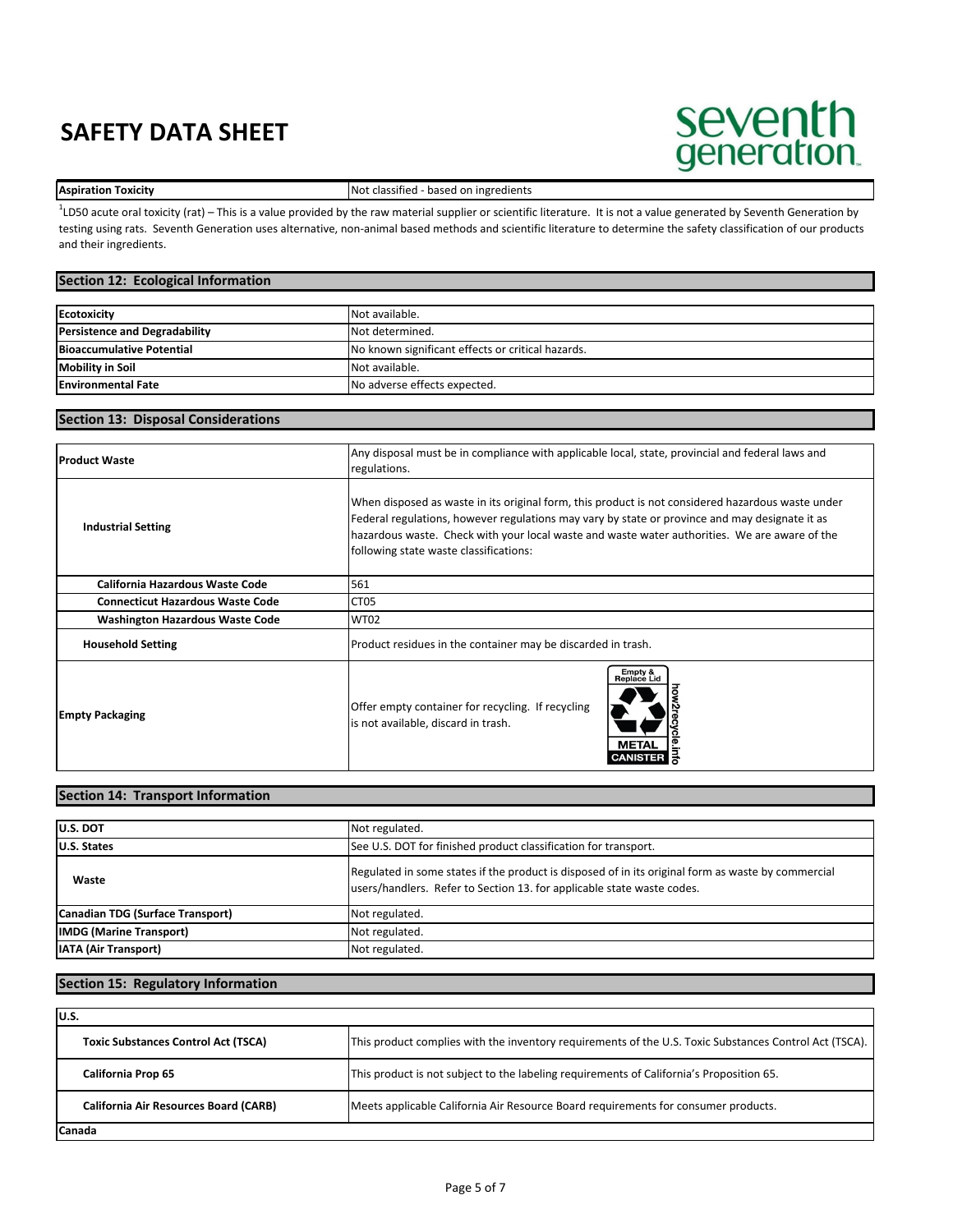## seventh generation.

| Domestic Substances List (DSL) | This product complies with the inventory requirements under Canada's Domestic Substances List (DSL).                                                                                                                            |               |
|--------------------------------|---------------------------------------------------------------------------------------------------------------------------------------------------------------------------------------------------------------------------------|---------------|
| <b>Right to Know</b>           | Regardless of hazard classification, all intentionally added ingredients and, if applicable incidental<br>ingredients ≥1% are disclosed on the product label. Please refer to Section 3. of this SDS for ingredient<br>listing. |               |
| <b>Component Information:</b>  |                                                                                                                                                                                                                                 |               |
| fumaric acid                   | 110-17-8                                                                                                                                                                                                                        | Massachusetts |
|                                |                                                                                                                                                                                                                                 | New Jersey    |
|                                |                                                                                                                                                                                                                                 | Pennsylvania  |
|                                |                                                                                                                                                                                                                                 |               |

## **Section 16: Other Information**

| Hazardous Materials Identification System (HMIS) Rating      | IHEALTH                    |  |
|--------------------------------------------------------------|----------------------------|--|
| Legend: 4-Severe, 3-Serious, 2-Moderate, 1-Slight, 0-Minimal | <b>I FLAMMABILITY</b>      |  |
|                                                              | <b>PHYSICAL HAZARDS</b>    |  |
|                                                              | <b>PERSONAL PROTECTION</b> |  |

**National Fire Protection Association (NFPA) Rating Noting Not determined.** 

#### **Consumer Product Label Information**

 INJURIOUS TO EYES HARMFUL IF SWALLOWED CAUTION:

DIRECTIONS FOR USE:

1. Holding container near water surface, quickly shake enough powder into toilet to cover water.

2. Watch the foaming action.

3. Brush bowl and rim, flush once.

STORAGE INSTRUCTIONS: Store in original container and keep container closed when not in use. Store in a cool, dry place.

 KEEP OUT OF REACH OF CHILDREN. CAUTION: INJURIOUS TO EYES. HARMFUL IF SWALLOWED. Avoid contact with eyes, mucous membranes and prolonged skin contact. FIRST AID TREATMENT: For product contents see ingredient list. CONTACT WITH EYES: Flush immediately with water for at least 15 minutes and consult a physician. IF SWALLOWED: Drink plenty of water and call a Poison Control Center or physician immediately. Do not induce vomiting.

| <b>Prepared by</b>   | Seventh Generation Inc.    |
|----------------------|----------------------------|
| <b>Issuing Date</b>  | 9 December 2020            |
| <b>Revision Date</b> | 9 December 2020            |
| <b>Revision Note</b> | Revised Sections 9 and 16. |

Please note: This product is manufactured and marketed for professional use or consumer use and should be used as directed on the product label for the intended purpose. Seventh Generation warrants that this product conforms to our standard specification when released to the market and when used according to directions. To the best of our knowledge, the information contained herein is accurate. However, we do not assume any liability whatsoever for the accuracy or completeness of the information contained herein. Final determination of the suitability of any product is the sole responsibility of the user. All products may present unknown hazards and should be used with requisite caution. Although certain hazards are described herein, we cannot guarantee that these are the only hazards that exist.

Other abbreviations used in this document: